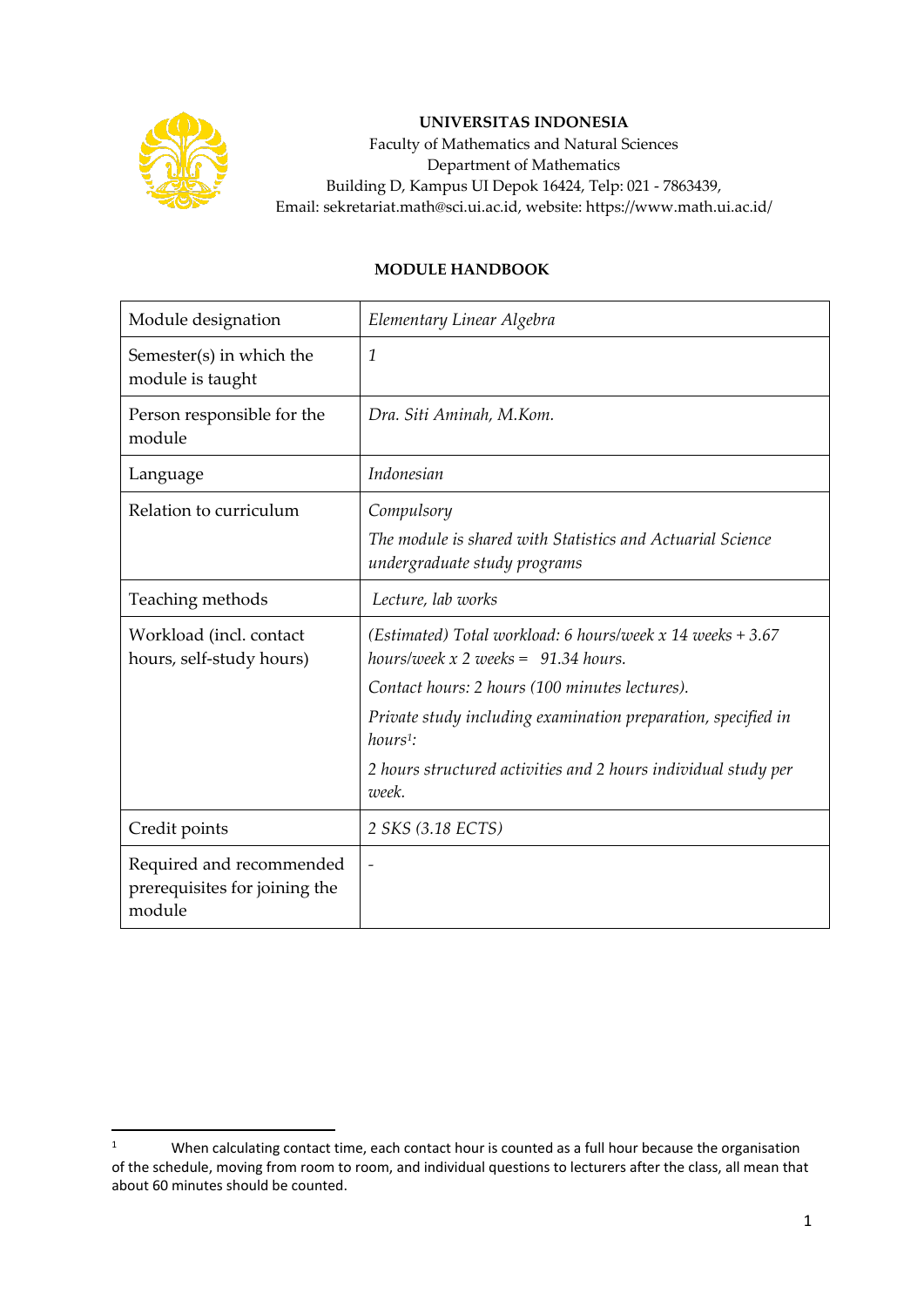| Module objectives/intended<br>learning outcomes | After completing the course, students have the ability<br>To explain the basic concepts of system of linear equations<br>1.<br>To calculate the solution of a system of linear equations using<br>2.<br>the Gauss elimination method and the Gauss Jordan<br>elimination method<br>To explain the basic concept of matrix<br>3.<br>4. To calculate the inverse matrix<br>5. To determine the standard matrix of a transformation<br>To apply the concept of a linear system to some simple<br>6.<br>problems in several fields of science<br>7. To calculate determinants of matrices<br>8. To explain the vector space concept of $R^n$<br>9. To solve the $R^2$ and $R^3$ geometry problem<br>10. To determine eigenvalue and eigenvector of a matrix                                     |
|-------------------------------------------------|---------------------------------------------------------------------------------------------------------------------------------------------------------------------------------------------------------------------------------------------------------------------------------------------------------------------------------------------------------------------------------------------------------------------------------------------------------------------------------------------------------------------------------------------------------------------------------------------------------------------------------------------------------------------------------------------------------------------------------------------------------------------------------------------|
| Content                                         | Introduction to System of Linear Equations<br>1.<br>Gaussian Elimination and Gauss Jordan<br>2.<br>Matrices and Matrix Operation<br>3.<br><b>Algebraic Properties of Matrix</b><br>4.<br>5. Elementary Matrices and a Method for Finding $A^{-1}$<br>6. More on Linear Systems and Invertible Matrices<br>7. Diagonal, Triangular, and Symmetric Matrices<br>8. Matrix Transformations<br>Applications of Linear Systems<br>9.<br>10. Determinants by Cofactor Expansion<br>11. Evaluating Determinants by Row Reduction<br>12. Properties of Determinants; Cramer's Rule<br>13. Vectors in 2-Space, 3-Space, and n-Space<br>14. Norm, Dot Product, and Distance in $R^n$<br>15. Orthogonality<br>16. The Geometry of Linear Systems<br>17. Cross product<br>18. Eigenvalue and Eigenvector |
| <b>Examination forms</b>                        | Class activities : Quiz (written and computer-based),<br>1.<br>homework.<br>2. Lab sessions<br>3.<br>Mid-term examination<br>Final examination<br>4.                                                                                                                                                                                                                                                                                                                                                                                                                                                                                                                                                                                                                                        |